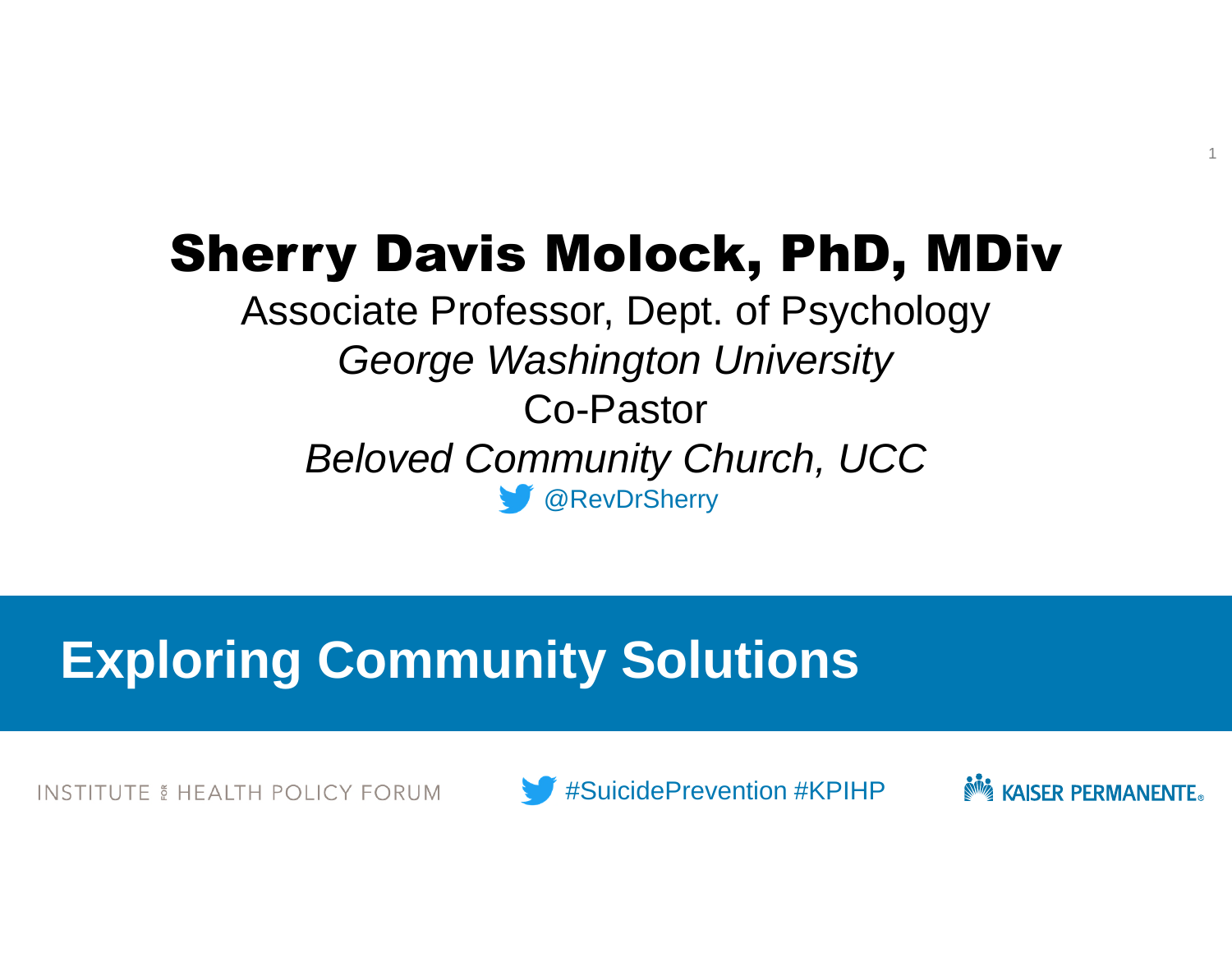## **Why include faith communities in mental health care?**

- Mental health issues affect people across faith traditions
- Faith leaders and faith communities are often "first responders" on the front-line
- Faith communities care for whole person and families
- We interact with people in diverse settings
- Congregations include people from diverse workplaces, including mental health professionals
- Mental health crises are also crises of faith



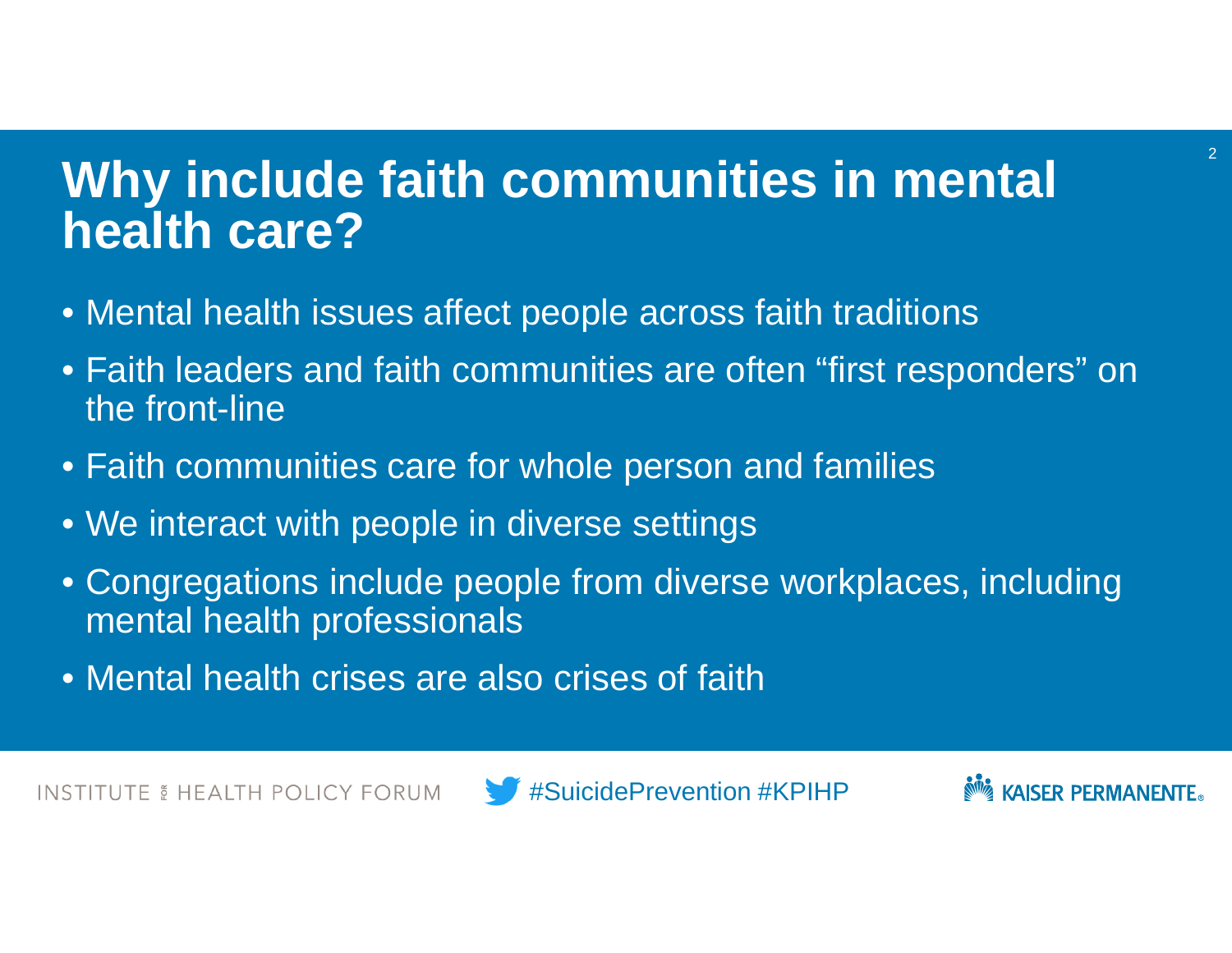#### **Barriers to seeking care in faith communities**

- Beliefs that suicide violates faith community cultural/ gender role norms
- Mental illness is a sin, moral failing
	- Suicide reflects lack of faith or weak faith
	- Suicide is a "white thing"
- Stigma associated with mental illness

3

**INSTITUTE & HEALTH POLICY FORUM** 



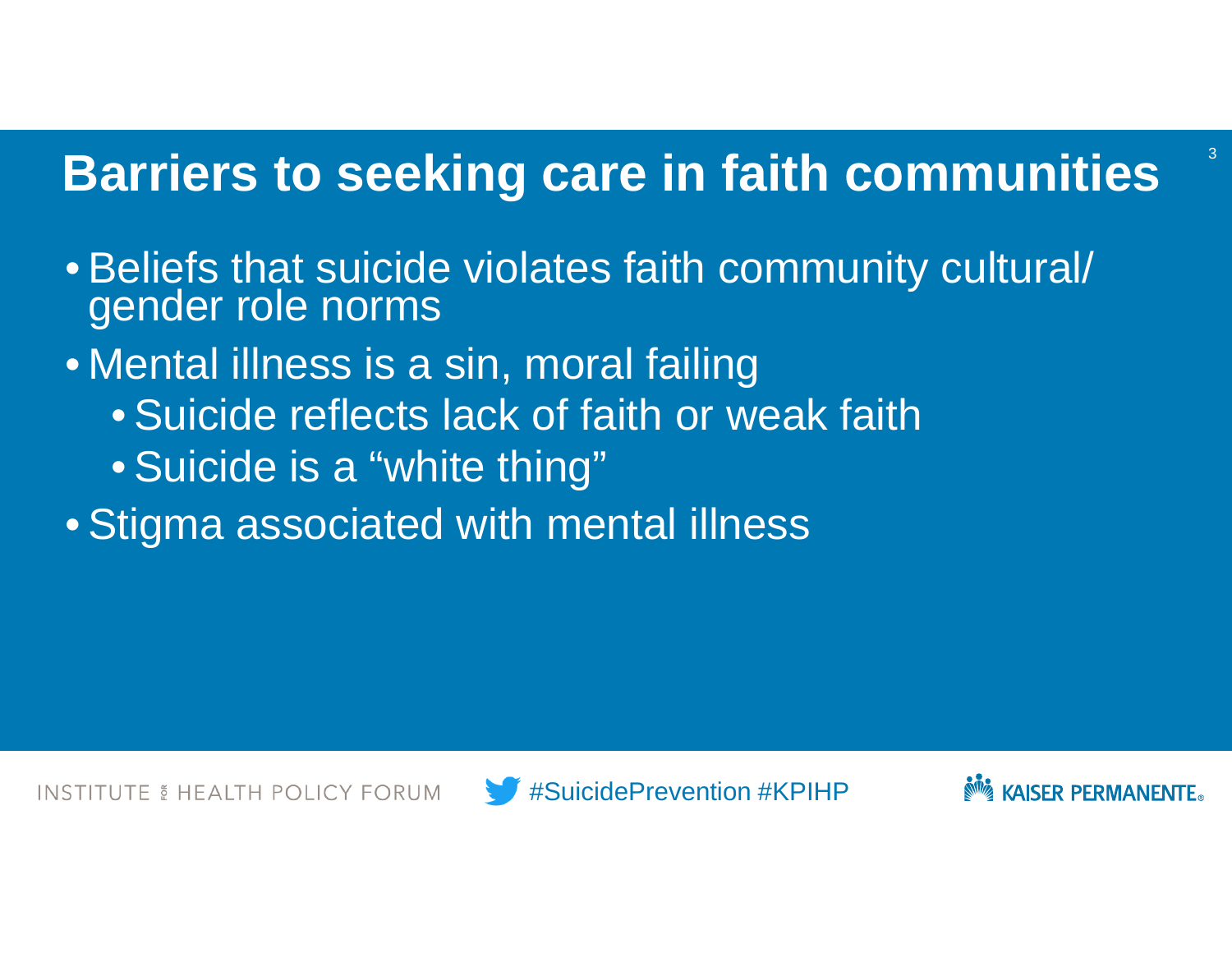### **Barriers to seeking care in faith communities**

• Distrust of mental health professionals • Will try to take away or ridicule faith beliefs • Aren't trained to deal with faith beliefs in therapy • Clergy know little about suicide lethality/risks • Clergy less likely to make mental health referrals • Ministries focus on "other-world" theology less likely to make referrals



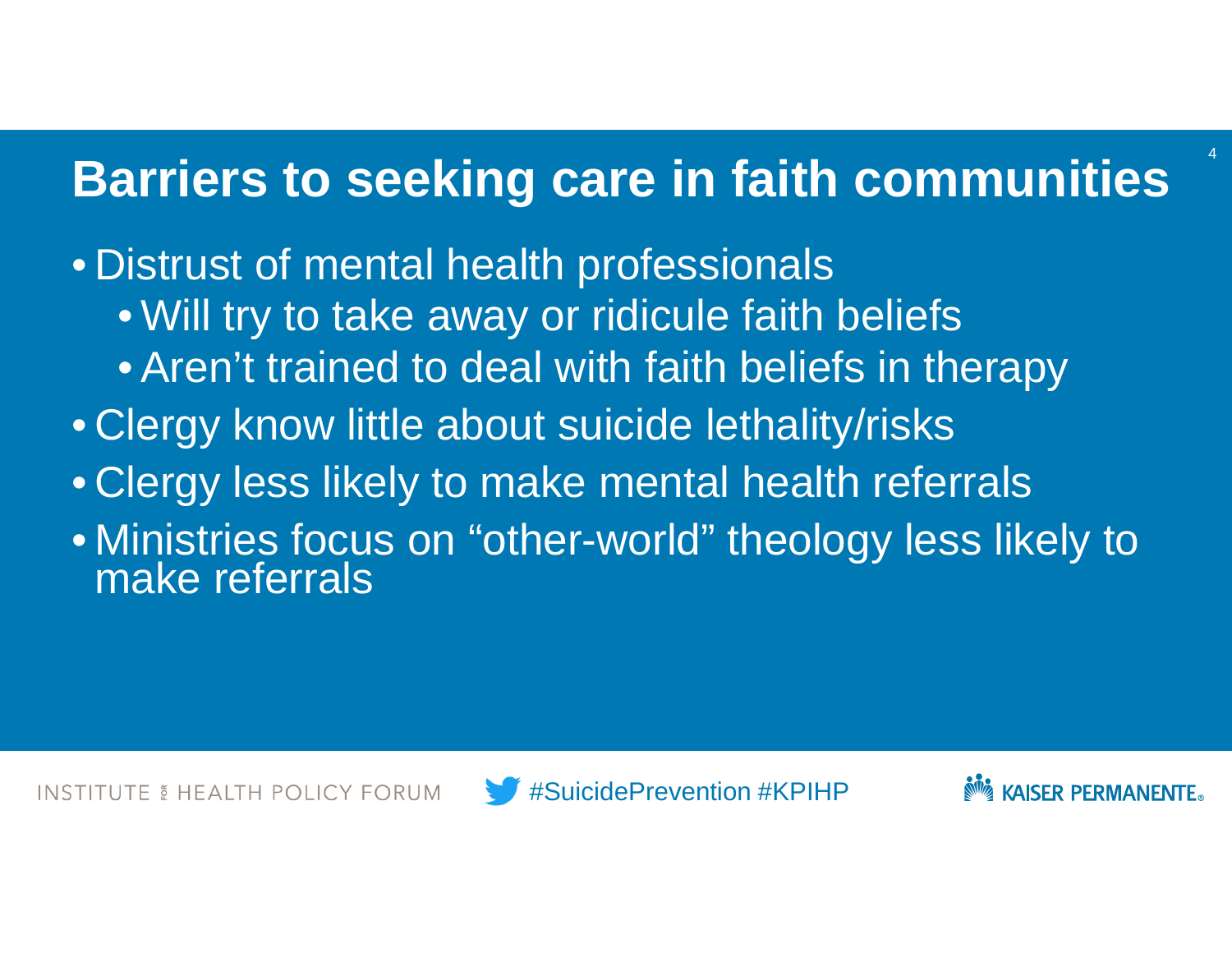

# **Good News! Changes in Understanding Mental Illness**



- Less religious stigma associated with suicide:
	- Actions judged on basis of competency being of "sound mind"
- Mental illnesses seen like other diseases not a reason for shame, guilt, or a sign of God's disapproval
- The silence is being broken and clergy see their role as partners with other mental health professionals



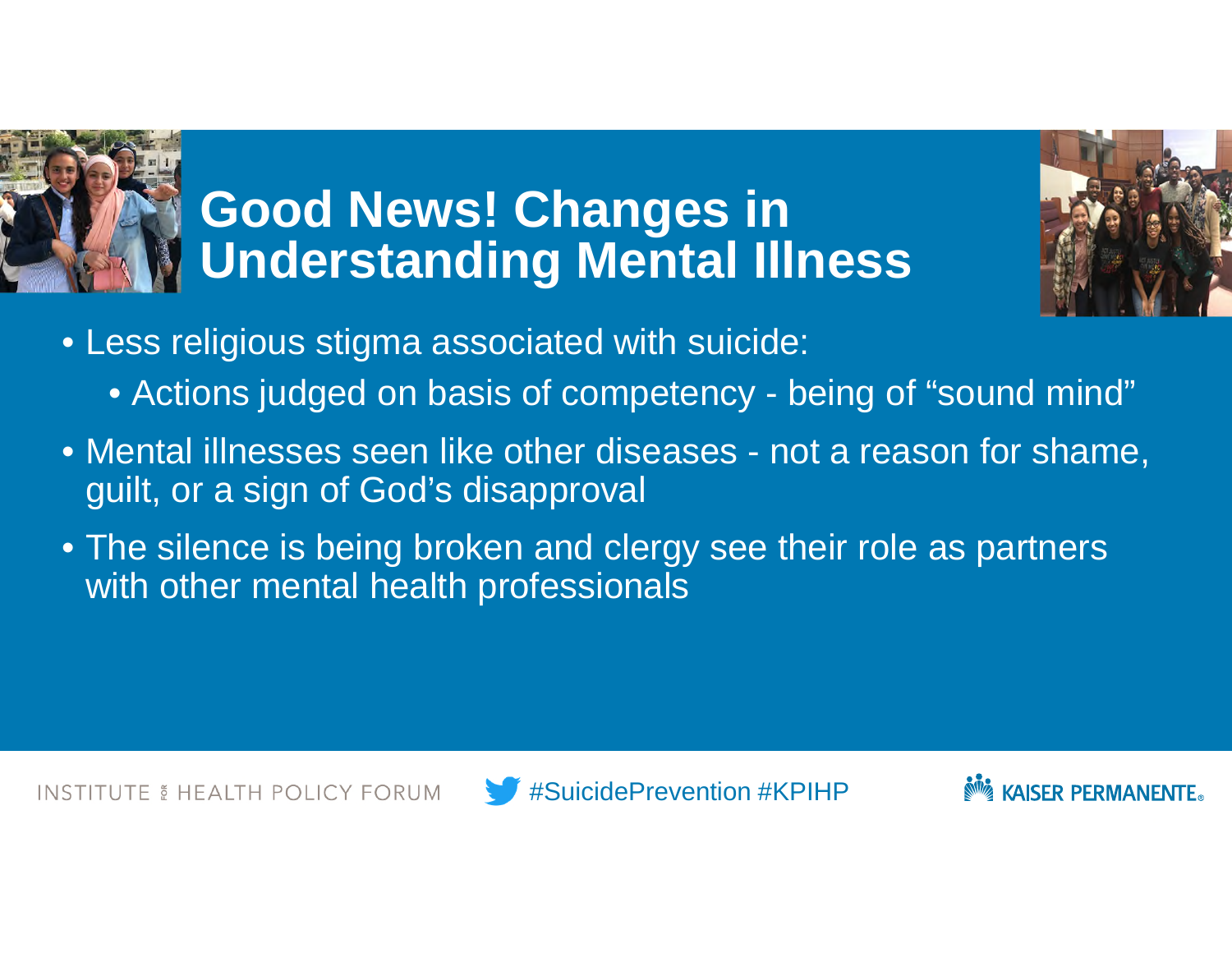## **Protective Factors Faith Communities Can Provide:**

- Cultivating Wholeness:
	- Connection and Community: "Mattering"
- Education
- Narratives of Hope
- Worship Experiences
- Advocacy



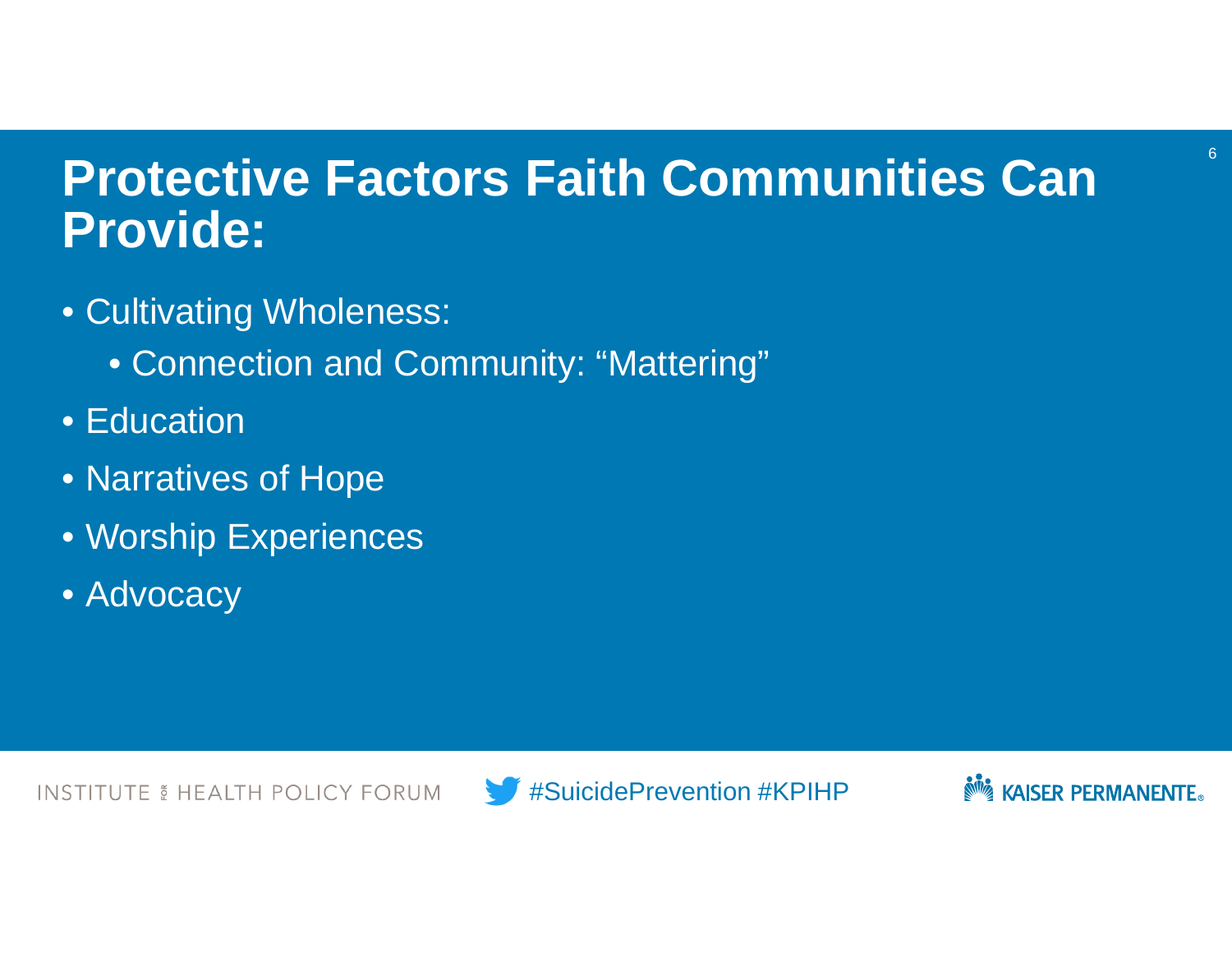# **Community**

- Foster a sense of connection and "mattering"
- Create sense of community inside and outside the faith location







**INSTITUTE & HEALTH POLICY FORUM** 



**NOW KAISER PERMANENTE.**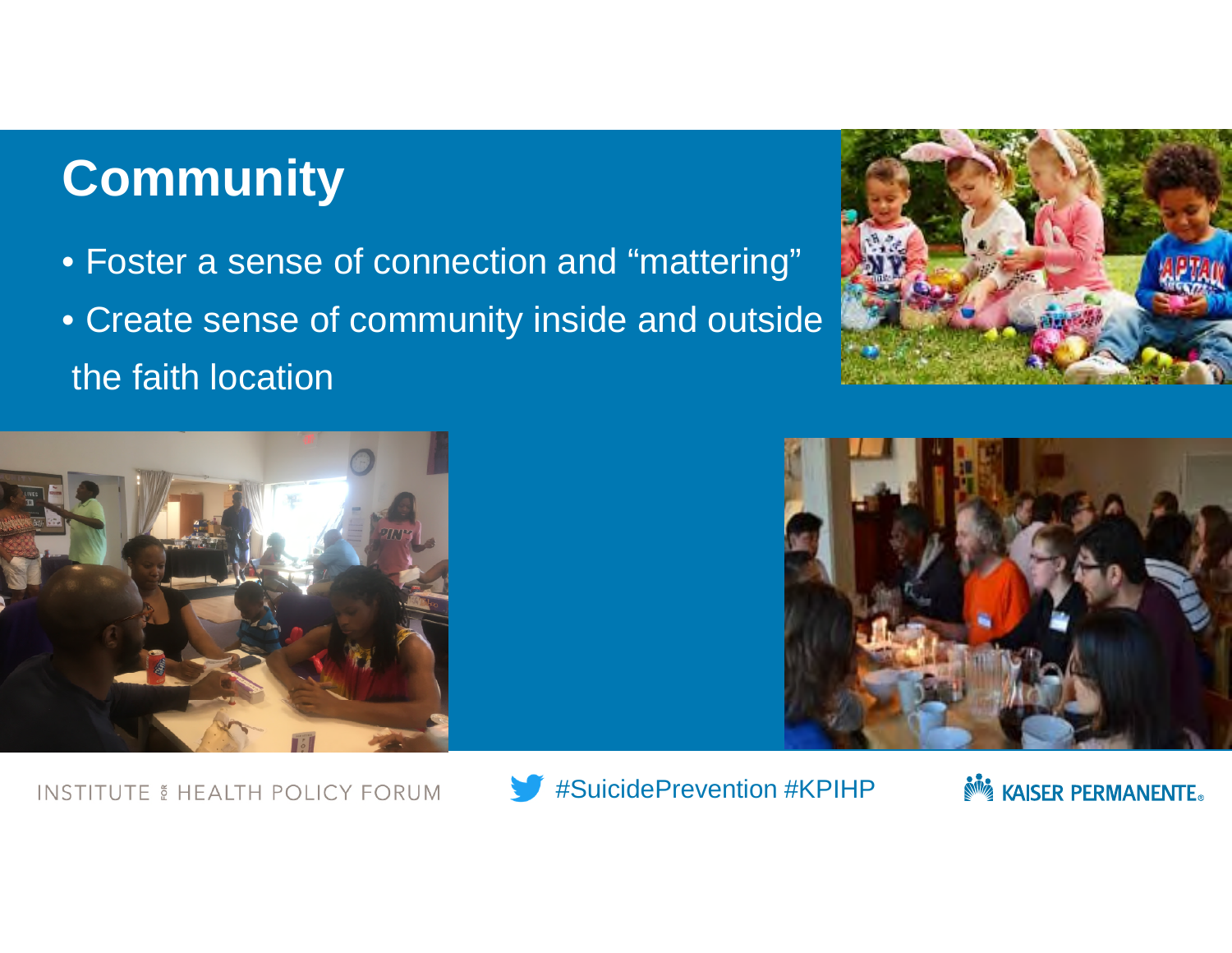#### **Educational Opportunities:**

What Does the Bible Say About Suicide & Mental Illness?

National Black Church Conference June 18, 2015 Sherry Davis Molock, Ph.D., M.Div. George Washington University





#### **Bible Study:** Singing in a Strange Land:<br>Combatting Depression & Suicide

THURSDAY'S "THURST" FOR TRUTH **BELOVED COMMUNITY CHURCH BIBLE STUDY** 

**INSTITUTE & HEALTH POLICY FORUM** 



#SuicidePrevention #KPIHP

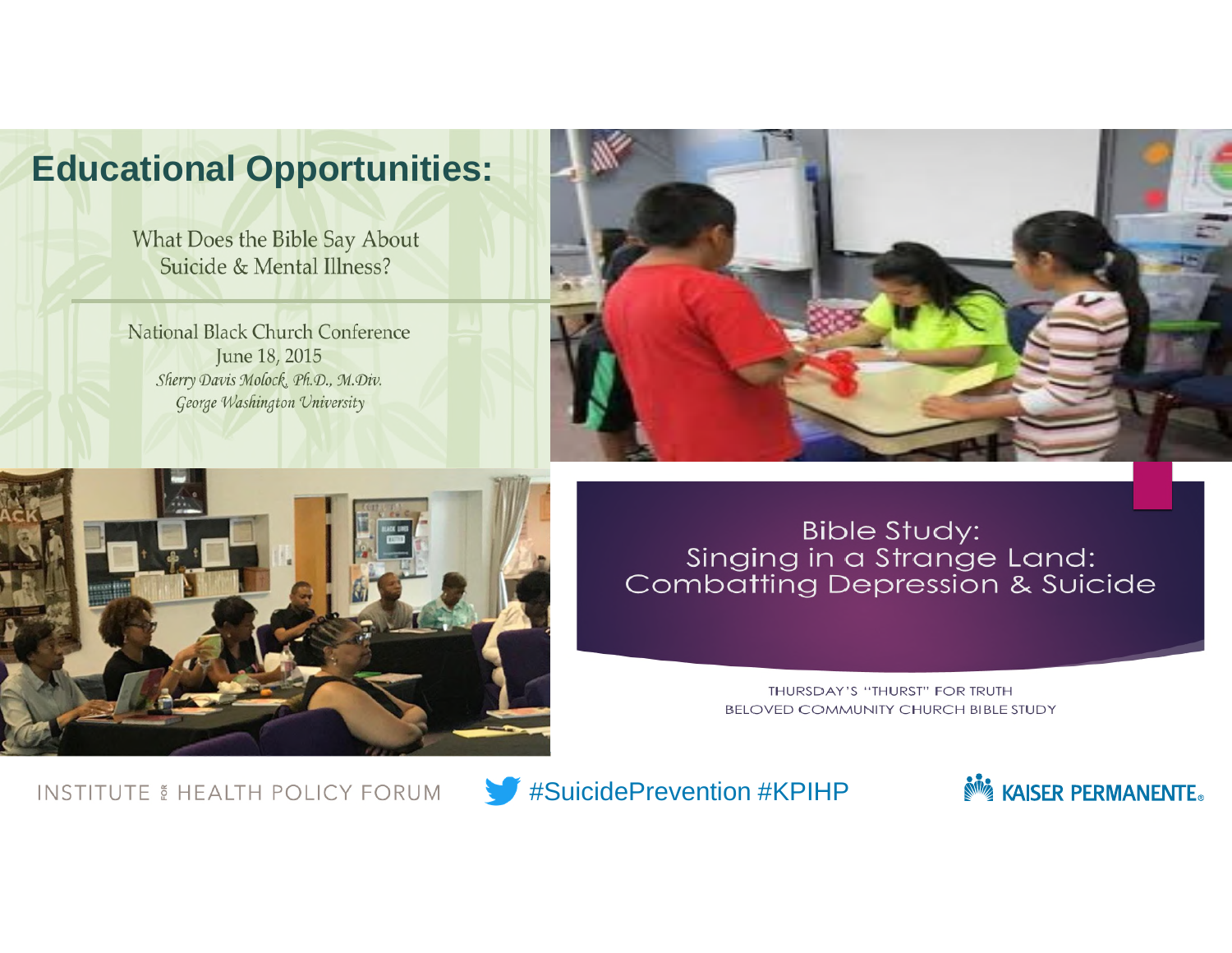#### **Narratives of Hope**

• Faith traditions are built on stories of people overcoming adversity and finding meaning in life's hardships





#### Stories from history Stories from the community

**INSTITUTE & HEALTH POLICY FORUM** 



#SuicidePrevention #KPIHP

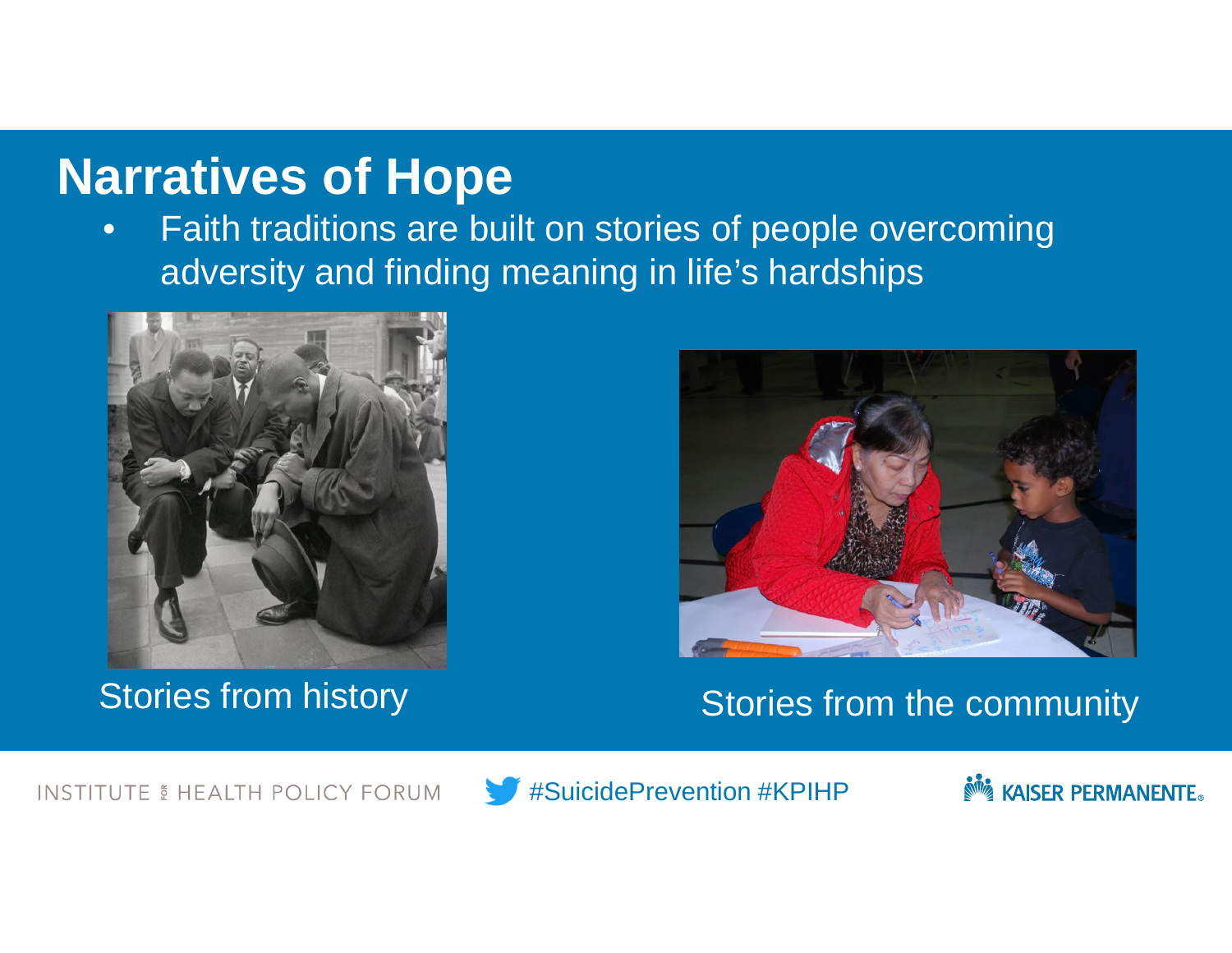# **Worship as Pastoral Care**

- Sermons, workshops & educational lessons on suicide prevention
- Sermons cover mental health challenges
- Telling our stories
	- For example: focus in July on Minority Mental Health Month
- Each week church member "tells his/her story" re their own struggle with mental illness and/or family members
	- Autism Spectrum Disorder
	- Bipolar disorder, major depression, anxiety disorders, PTSD
- Suicide



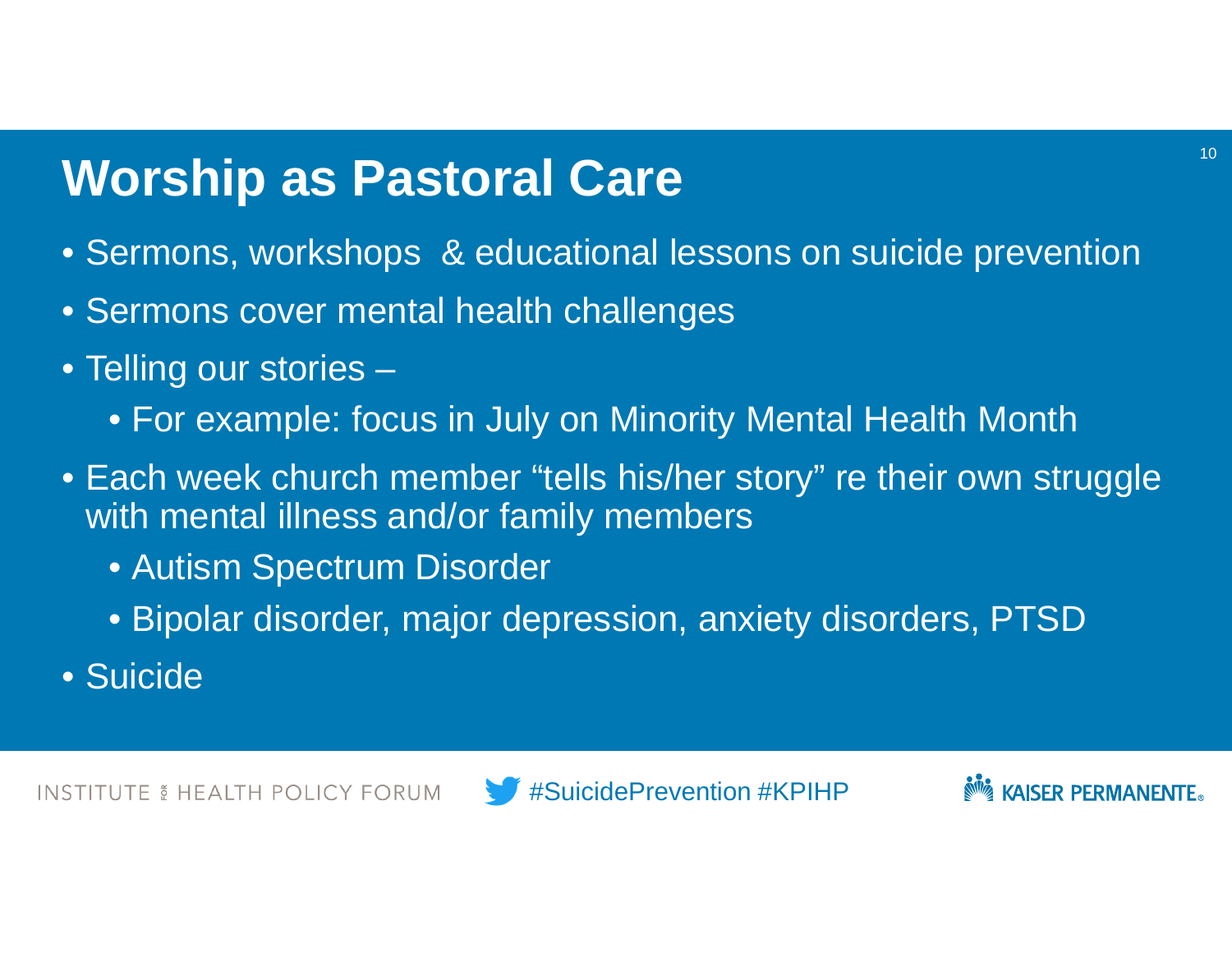### **Worship as Pastoral Care**

- Information on Suicide Prevention on community tables, church website, Facebook page, Instagram
- List resources in weekly bulletin
- List resources on announcements in slides
- Treat prevention as social justice issue
- Send out invites for churches in area to participate in National Faith, Hope, Life weekend



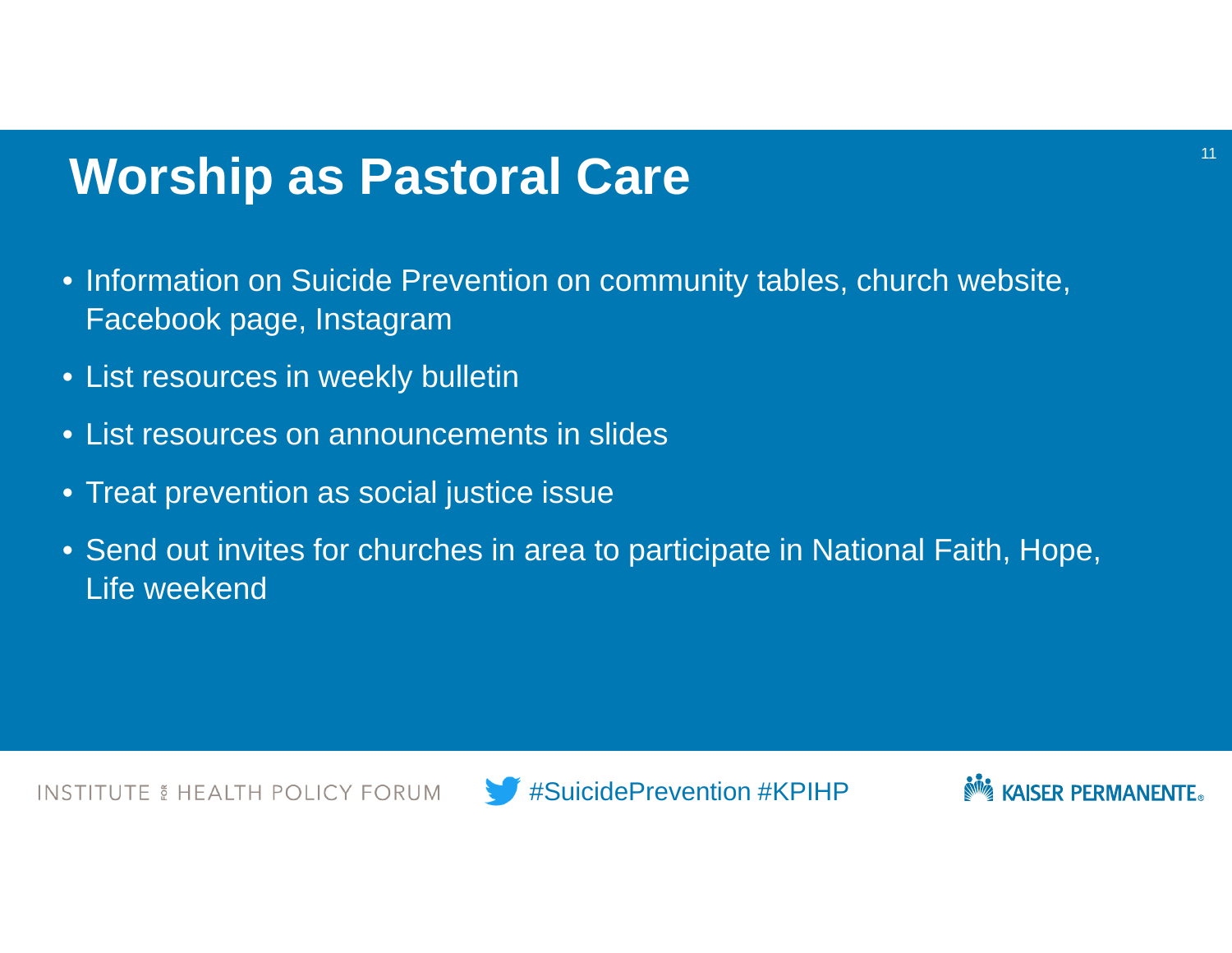## **Advocacy:**

#### Helps change policy. Helps change the person.



#### **Anti-Bullying Covenant**

A Channels and

| El Bolleter<br>Jesus Bray-Morro.<br><b>Julian Callin</b><br>Dylan Chandler<br>Delarery Cervelli<br>Charlie Fox<br>Riddey Fine<br>Halden Gerberding<br>Nicky Hughes<br>hasil Lairs-Straus                                                                                                                                                                                                                                                                                                                                                                                                                                                           | Natalie Maybum<br>Catherine Mel'hynald<br>Ben Michaels-Fallon<br>John Michaels-Fallon<br>Julia Michaels-Fallon<br>Ben Miller<br>Severa Noveman<br>Allie Netris<br>Olivia M. Oriega<br>Elena E. Ortega-Saunders                                                                                                                                                                                                                                                                                                                                                                                                                                                                                                                                            |                                                                                                                                                                                                                                                                                                                                                                                                                                                                                                                                                                                                                                                                                    | Evenpointe L. Orious-<br>Sales Limit<br>Oscaio L. Ortega-Saunder<br>Robert R. Ortega-Saunde<br>Aly Rabott<br>Sarah Raboff<br>Jordan Readyhough.<br>Jolo Sarr<br>Maclean Sarr<br>Abel Your |                                                                                                                                                                                                                                                                                                                                                                                                                                                                                                                                                                                           |
|----------------------------------------------------------------------------------------------------------------------------------------------------------------------------------------------------------------------------------------------------------------------------------------------------------------------------------------------------------------------------------------------------------------------------------------------------------------------------------------------------------------------------------------------------------------------------------------------------------------------------------------------------|-----------------------------------------------------------------------------------------------------------------------------------------------------------------------------------------------------------------------------------------------------------------------------------------------------------------------------------------------------------------------------------------------------------------------------------------------------------------------------------------------------------------------------------------------------------------------------------------------------------------------------------------------------------------------------------------------------------------------------------------------------------|------------------------------------------------------------------------------------------------------------------------------------------------------------------------------------------------------------------------------------------------------------------------------------------------------------------------------------------------------------------------------------------------------------------------------------------------------------------------------------------------------------------------------------------------------------------------------------------------------------------------------------------------------------------------------------|-------------------------------------------------------------------------------------------------------------------------------------------------------------------------------------------|-------------------------------------------------------------------------------------------------------------------------------------------------------------------------------------------------------------------------------------------------------------------------------------------------------------------------------------------------------------------------------------------------------------------------------------------------------------------------------------------------------------------------------------------------------------------------------------------|
|                                                                                                                                                                                                                                                                                                                                                                                                                                                                                                                                                                                                                                                    |                                                                                                                                                                                                                                                                                                                                                                                                                                                                                                                                                                                                                                                                                                                                                           | <b>Adult Signers</b>                                                                                                                                                                                                                                                                                                                                                                                                                                                                                                                                                                                                                                                               |                                                                                                                                                                                           |                                                                                                                                                                                                                                                                                                                                                                                                                                                                                                                                                                                           |
| <b>Coald Ambrovins</b><br><b>Lynne Andrews</b><br>Rev. Tatitlys 1:<br>Arruski<br>Adelerie Blankenship<br>James Ted Britister<br><b>JaAnn Balletin</b><br>Sarah Bolleter<br>Birttir Boundy<br>McGuna E. Bridge<br>John Brient<br>MaryBeth Beseri<br>Edith Brown<br>Margaret Burk.<br>Caroline Burnett<br>Col. Assetta Caryon.<br><b>FAIL 6 company</b><br>Canargia Carsers<br>Mary Less Cariers<br>John Cavanagh<br>Cyride Christie<br><b>Bob-Chyatat</b><br>Stamper C.Tuasiant<br>Downa Clark<br>Silisia bow C'haule.<br>Beth Clayton<br>Sudy Lorfun<br>Bribyn CoverDi-Hunt<br><b>Karen Davis</b><br>Kim Davis<br>Misliyard Davis<br>Kusareta Dill | Sharon Elian<br>Jerry Elliott<br><b>Earldown Fallon</b><br>Dave Feldt<br>Penny Feldt<br>Casil-B. Flandgian<br>Kathy Firms<br>Karen Freezout.<br>Sam Gerberding<br>Robert Glick<br>Andrea Hamilton<br>Maria Hamilton<br>Situations Elamidians<br>Larry Have<br><b>Engravelare Eletion</b><br>Tom, Hamrod<br>Rever Limited<br>Firic Historick<br>Diare: Hollweek<br>Family E. Hayner<br>Family 5. Hyde<br>Nikki Flarmida<br>Bonney Hughes<br>Elands, Elizabeter<br>Silicarción Envland.<br><b>Bure: Bearmhan Et.</b><br>federations<br><b>Benev-fution</b><br><b>Texas Bandalinek</b><br>Ned Kendrick<br>Key, Reger Knapp.<br>Limita Kruppe<br>Ghost Ranch . HaMakom Jewish Community<br>United Church of Santa Fe . Love God, Love Neighbor, Love Creation | <b>Millip Knuger</b><br>Lock Laire<br>David LaPlante<br>Eustone Law<br>Dr. Jennifer Manske<br><b>Lynn Mark</b><br>Aliman Marcusia<br>Karen Marvelli<br>Michael Maywell<br>Sherry Maxwell<br>Janet McAllister<br>Debra McElmy<br>Kasyye Maudor<br>Rev. James L. Mechemi<br>Relact Metnershipper<br>Walker A. Mondel<br><b>Bianti Affective</b><br>Dari Murray<br><b>Mary Neuman</b><br>Caroly-Nauris.<br>Frank Norris.<br>Christine Obum<br>Laura C. Oriesa<br>Nancy Paraskevin<br>Mogary Periditor<br><b>Kathy Pitter</b><br><b>Marketen Proper</b><br><b>Bearing Packette</b><br>Fred Outst<br>Marge Christ<br><b>Carulary Raboff</b><br><b>Patricia Racette</b><br>Organizations |                                                                                                                                                                                           | Cento Ramsey<br>Mick Rammer<br>Dr. Larry Rasmaner<br>Nyilla Rasorrizoneri<br>Maritta Reddy-<br>Fishmfelt<br><b>Gaye Reese</b><br>Fred Ribe<br>Margo Ribe<br><b>Bill Hittee</b><br>Pat Milter<br>Janis Rutschman<br>MaryBeilt Sarr<br>Lon L. Saunders<br>Vickle L. Sewing<br><b>Fanine Tiess</b><br>K.athleen's Strictly<br><b>Bev. Jean Anne</b><br>Swyanne<br>Kinn Straus<br><b>Harry Turrey</b><br>Jewe Turmer<br>Socia I. Madha<br>Natalio Wolls<br>John H. White<br><b>Litarian Wallistown</b><br>Arrest Mediterration<br>Bob William.<br>Nancy Witter<br>Alicia Welfe<br>Steve Viver |
| For more information contact Bev, Brandon Johnson or Rev. Talitha Arno                                                                                                                                                                                                                                                                                                                                                                                                                                                                                                                                                                             | THE UNITED CHURCH OF SANTA FE                                                                                                                                                                                                                                                                                                                                                                                                                                                                                                                                                                                                                                                                                                                             |                                                                                                                                                                                                                                                                                                                                                                                                                                                                                                                                                                                                                                                                                    |                                                                                                                                                                                           |                                                                                                                                                                                                                                                                                                                                                                                                                                                                                                                                                                                           |





**INSTITUTE & HEALTH POLICY FORUM** 



#SuicidePrevention #KPIHP

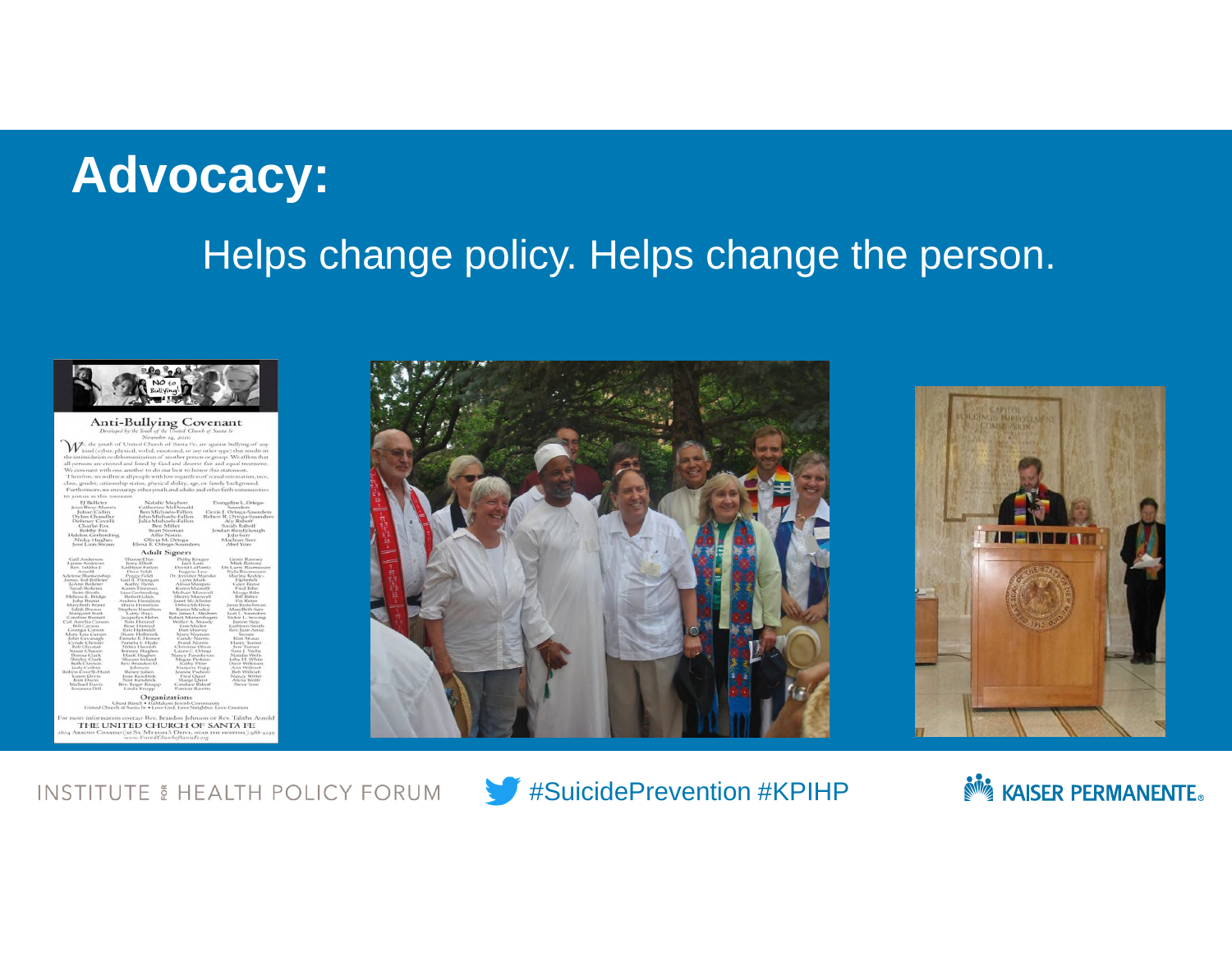### **Take Home Message: Faith Communities Are an Untapped Resource!**

- It takes a village: caring for persons with mental illness and for their families and loved ones takes partnerships
- Family communities and faith leaders are an important part of the village and offers many inherent protective factors
- Faith communities and faith leaders need training, resources but also acknowledgment of the unique gifts they offer in helping people become whole